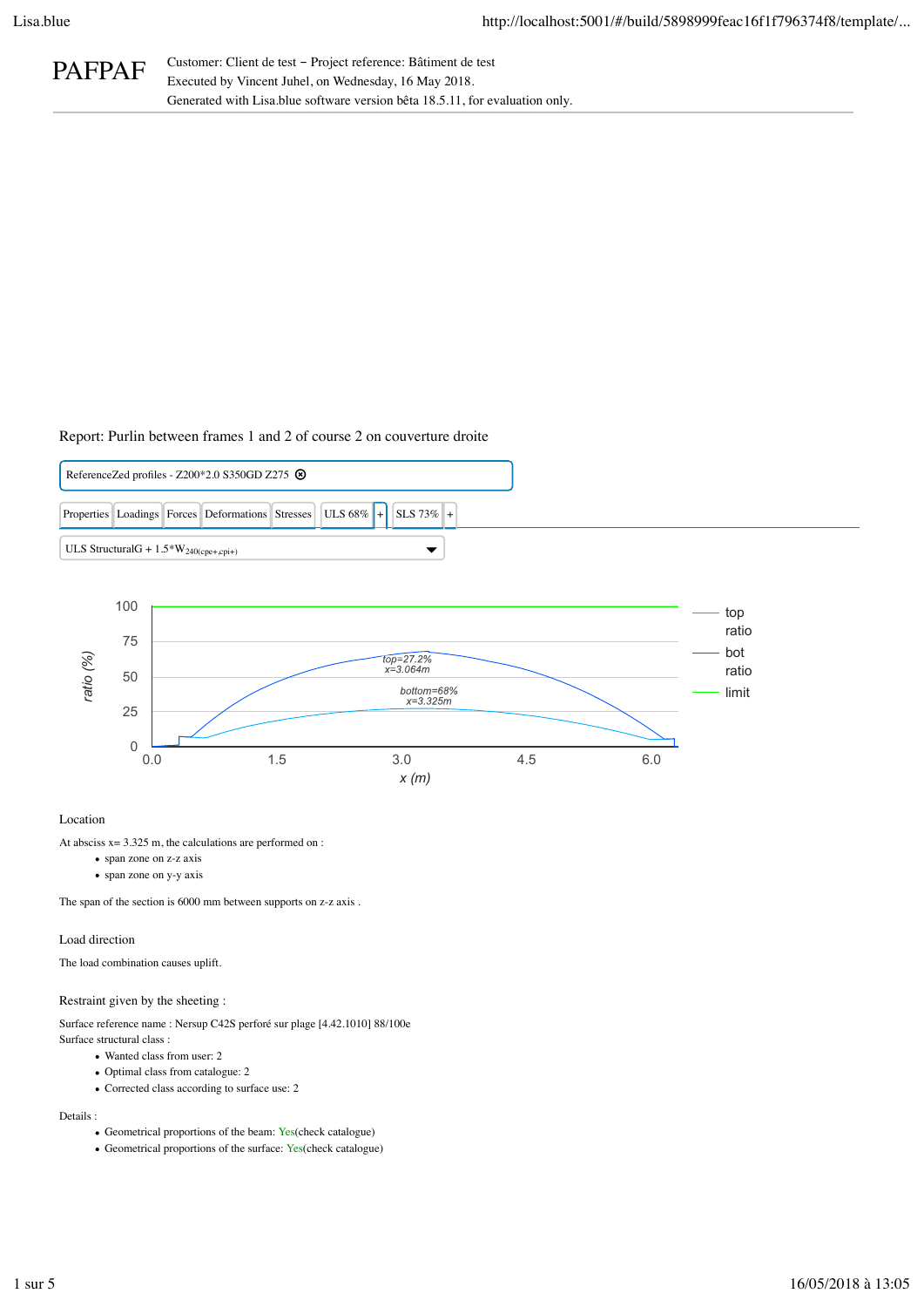```
Lateral restraint: Yes
  with :
            • According to EN 1993-1-3 §10.1.1(10):
               the portion of the shear stiffness provided by the sheeting for the examined member connected to the sheeting :
                \text{S}=1000\cdot \sqrt{t_{core}^3}\cdot \left(50+10\cdot \sqrt[3]{b_{root}}\right)\cdot\text{S} = 1000 \cdot \sqrt{0.842^3} \cdot \left(50 + 10 \cdot \sqrt[3]{7987}\right) \cdotS = 8171232.3 N = 8171.2 kNwith :
                         The design thickness of the surface :
                            t_{\rm core} = 0.842 mm
                         The roof width :
                            b_{\text{roof}} = 7987 mm
                         The max spacing of the beams :
                           s = 1778 mm
                         The profile depth of sheeting :
                            h_w = 42 mm
            • According to EN 1993-1-3 §10.1.1(6):
               the permissible limit of the shear stiffness of the sheet :
                S_{\min} = \left( E \cdot I_w \cdot \frac{\pi}{l^2} + G \cdot I_t + E \cdot I_z \cdot \frac{\pi}{l^2} \cdot 0.25 \cdot h^2 \right)S_{\text{min}} = (210000.0 \cdot 3984699828 \cdot \frac{\pi}{6000.02} + 80769.0 \cdot 889 +210000.0 \cdot 558976 \cdot \frac{\pi}{6000.02} \cdot 0.25 \cdot 200.0^2).
                S_{\text{min}} = 1090258.1 \text{ N} = 1090.3 \text{ kN} - Requirement S \geq S_{\text{min}} is verified
               with :
                         The warping constant of the beam :
                            I_w = 3984699828 mm<sup>6</sup>
                         The span of the beam :
                           L = 6000 mm
                         The torsion constant of the beam :
                            I_t = 889 mm<sup>4</sup>
                         The second moment of area of the cross-section about the minor axis of the cross-section of the beam :
                            I_z = 558976 mm<sup>4</sup>
                         The height of the beam :
                           h = 200 mm
Rotational restraint: Yes ( 0.01300 N/mm²)
  with :
            o Sheet fastened through : trough
            Laying direction of the sheeting : positive ( the narrow flange is on the beam.)
            According to EN 1993-1-3 §10.1.5.2(5) :
               Rotational stiffness of the connection between the sheeting and the purlin:
                c_{\text{D,A}} = C_{100} \cdot k_{ba} \cdot k_t \cdot k_{bR} \cdot k_A \cdot k_{bT}c_{\rm D,A} = 2600.0 \cdot 0.354 \cdot 1.192 \cdot 0.733 \cdot 1.0 \cdot 1.0c_{\text{D,A}} = 804.047 \text{ N.m/m/rad}with :
                         Rotation coefficient for trapezoidal steel sheeting :
                            C_{100} = 2600N.m/mCoefficient depending of the width of the beam flange :
                            k_{ba} = 0.354Coefficient depending of the thickness :
                            k_t = 1.192Coefficient depending of the corrugation width :
                            k_{bR} = 0.733Coefficient depending of the load :
                            k_A = 1Coefficient depending of the width of the sheeting flange through which it is fastened to the beam :
                            k_{bT} = 1• According to EN 1993-1-3 §10.1.5.2(4)
               Rotational stiffness corresponding to the flexural stiffness of the sheeting :
                c_{\text{D,C}} = \frac{k \cdot E \cdot I_{eff}}{s} = \frac{6 \cdot 210000.0 \cdot 219.3}{1778.0} = 155450.505 \text{ N.m/m/rad}with :
                         Coefficient depending of the beam position and the load direction :
                              \sqrt{t_{core}^3}\cdot\left(50+10\cdot\sqrt[3]{b_{root}}\right)\cdot\frac{s}{h_{up}}\sqrt{0.842^3}\cdot \left(50+10\cdot \sqrt[3]{7987}\right)\cdot \frac{1778.0}{42.0}\mathbf{m}\text{in} = \left( E \cdot I_w \cdot \frac{\pi^2}{L^2} + G \cdot I_t + E \cdot I_z \cdot \frac{\pi^2}{L^2} \cdot 0.25 \cdot h^2 \right) \cdot \frac{70}{h^2}m_{\text{min}} = (210000.0 \cdot 3984699828 \cdot \frac{\pi^2}{6000.0^2})\frac{\pi^2}{6000.0^2} \cdot 0.25 \cdot 200.0^2) \cdot \frac{70}{200.0^2}
```
- $k = 6$ 
	- The effective second moment of area per unit width of the sheeting :
	- $I_{\text{eff}} = 219.3 \text{ mm}^4/\text{mm}$  (21.93 cm<sup>4</sup>/m)
	- The max spacing of the beams :
	- $s = 1778$  mm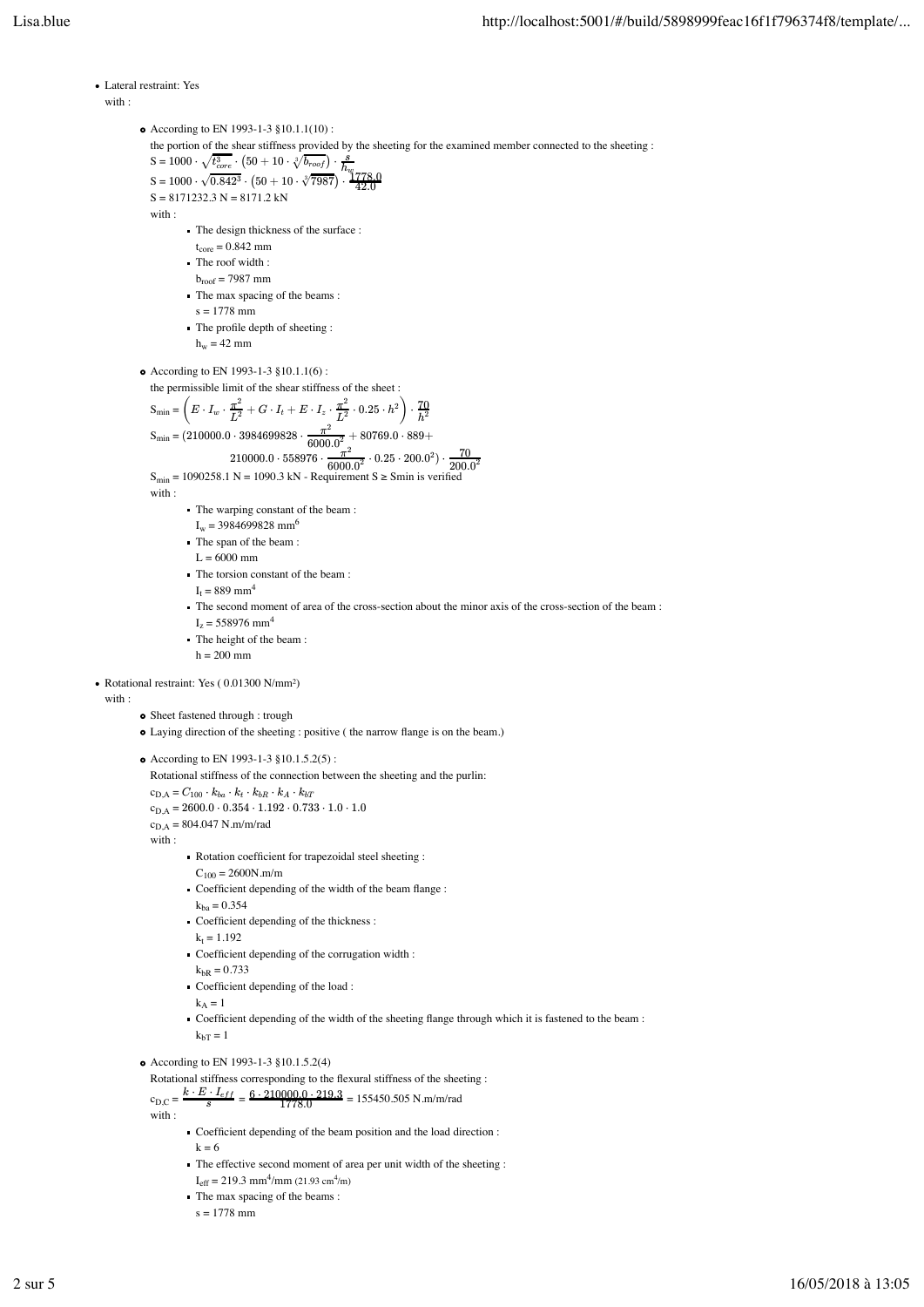According to EN 1993-1-3 §10.1.5.2(1) Total rotational spring stiffness :

$$
c_{\rm D} = \frac{1}{\left(\frac{1}{c_{D,A}} + \frac{1}{c_{D,C}}\right)} = \frac{1}{\left(\frac{1}{804.047} + \frac{1}{155450.505}\right)} = 799.909 \text{ N.m/m/rad}
$$

• According to EN 1993-1-3 §10.1.5.1(1) Total lateral spring stiffness :

$$
K = \frac{1}{\left(\frac{1}{k_A} + \frac{1}{k_B} + \frac{1}{k_C}\right)} = \frac{1}{\left(\frac{1}{0.02} + \frac{1}{0.034} + \frac{1}{3.886}\right)} = 0.013 \text{N/mm}^2
$$

with :

- Lateral spring stiffness corresponding to the rotational stiffness of the joint between the sheeting and the beam :  $K_A = \frac{c_{D,A}}{h^2} = \frac{804.047}{200.0^2} = 0.02$ N/mm<sup>2</sup>
- Lateral spring stiffness due to distortion of the cross-section of the beam :

$$
K_{B} = \frac{E \cdot t_{core}^{3}}{4 \cdot (1 - \nu^{2}) \cdot h^{2} \cdot (h_{d} + b_{mod})}
$$
  
\n
$$
K_{B} = \frac{210000.0 \cdot 1.962^{3}}{4 \cdot (1 - 0.3^{2}) \cdot 200.0^{2} \cdot (200.0 + 119.0)}
$$
  
\n
$$
K_{B} = 0.034 \text{N/mm}^{2}
$$
  
\nwith:  
\n• The developed height of the beam web:  
\n
$$
h_{d} = 200 \text{ mm}
$$
  
\n• The dimension:  
\n
$$
b_{mod} = 2a + b = 2*29.75 + 59.5 = 119 \text{ mm}
$$

Lateral spring stiffness due to the flexural stiffness of the sheeting :  $K_C = \frac{c_{D,C}}{h^2} = \frac{155450.505}{200.0^2} = 3.886 \text{N/mm}^2$ 

Main recommandations

- In order to avoid web crippling under support reaction, the purlin is assumed to be suspended on the cleats.
- During assembly phase, the burdens will be stored above the rafters.

Analysis of the global cross section

Axial force :  $N_{Ed} = 0$  kN

Shear force :  $V_{z,Ed} = -0.089$  kN

Shear resistance (EN 1993-1-3 §6.1.5):  
\n
$$
V_{b,Rd} = \frac{h_w}{\sin \Phi} \cdot t \cdot f_{bv} = \frac{198.0}{\sin 90} \cdot 1.962 \cdot 121.3
$$
\n
$$
V_{b,Rd} = 47130.4 \text{ N} = 47.13 \text{ kN}
$$
\nChecking:  $V_{z,Ed} / V_{b,Rd} = -0.089 / 47.13 = 0.2% ≤ 100% u^2$ 

$$
h:\qquad
$$

wit

- The web height between the midlines of the flanges :  $h_w = 198$  mm (EN 1993-1-3 fig. 5.1(c))
- The slope of the web relative to the flanges :  $\Phi = 90^\circ$  (EN 1993-1-3 fig. 6.5)
- The shear strength considering buckling, for  $0.83 < \lambda_w = 1.385 < 1.40$ :
- $f_{\text{bv}} = 0.48 \cdot \frac{f_{vb}}{\lambda_w} = 0.48 \cdot \frac{350.0}{1.385} = 121.3 \text{ MPa (EN 1993-1-3 tab. 6.1)}$
- with :
	- The relative web slenderness :
	- $\overline{\lambda}_w = 0.346 \cdot \frac{8 \mu}{t} \sqrt{\frac{f_{yb}}{E}} = 0.346 \cdot \frac{192.3}{1.962} \sqrt{\frac{350.0}{210000.0}} = 1.385 \text{ (EN 1993-1-3 eq. 6.10a for webs without longitudinal stiffness)}$ The slant height of the web, between the median points of the corners :  $s_w = 192.3$  mm

# Analysis of the flanges

- Bending moments :
	- Around of y-y major axis :  $M_{y,Ed} = -4.021 \text{ kN.m}$
	- Around of z-z minor  $axis : M_{z, Ed} = 0 kN.m$
- The equivalent lateral load acting on the flange, due to torsion and lateral bending :  $q_{h,Ed} = k_h \cdot qEd = 0.03 \cdot 0.864 = 0.026$  kN/m (EN 1993-1-3 eq. 10.4)
- with :
	- The linear load on z-z axis :  $q_{Ed} = 0.864$  kN/m
	- The coefficient in suction :  $k_h = k_{h0} \frac{\frac{b t_N}{2} e}{h t_N} = 0.166 \frac{\frac{59.5 2.0}{2} 1.9}{200.0 2.0} = 0.03$  (EN 1993-1-3 fig. 10.3)  $\frac{59.5 - 2.0}{2} - 1.9$   $\frac{200.0 - 2.0}{2}$
	- $\bullet$  The shear center position on y-y axis : e = 1.9 mm
	- The factor for lateral load on flange : k<sub>h,0</sub> =  $\frac{h}{4 \cdot I_y}$  =  $\frac{h}{4 \cdot 4086086}$  =  $\frac{200.0}{200.0}$  = 0.166 (EN 1993-1-3 fig. 10.3)  $h\cdot t_N\cdot\left(b^2+2\cdot c\cdot b-2\cdot c^2\cdot\frac{b}{h}\right)$  $\left(\frac{b}{b}\right)$ 4 ⋅ 4086086  $200.0\cdot 2.0\cdot \left(65.0^2+2\cdot 22.0\cdot 65.0-2\cdot 22.0^2\cdot \frac{65.0}{200.0}\right)$

**Top flange**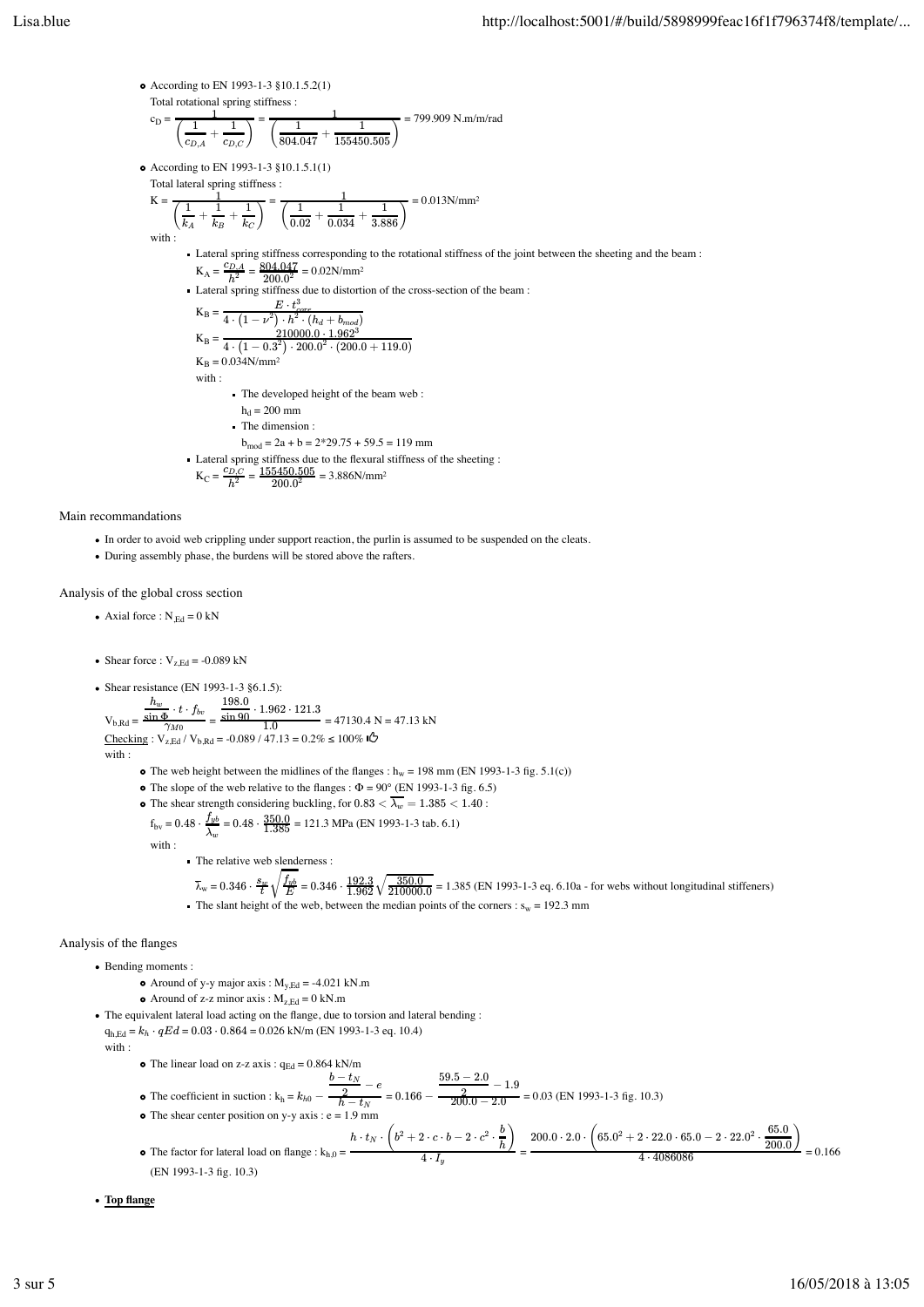- In-plane bending (EN 1993-1-3 §6.1.4):  $M_{y, Rd} = \frac{W_{y, eff} + f_{yb}}{\gamma_{M0}} = \frac{42326.0 \cdot 350.0}{1.0} = 14814139 \text{ N} \cdot \text{mm} = 14.814 \text{ kN} \cdot \text{m}$  $\text{Checking}: \text{M}_{\text{y,Ed}} / \text{M}_{\text{y,Rd}} = -4.021 / 14.814 = 27.1\% \le 100\%$  ا $\text{O}$ with :
	- The effective section modulus about y-y axis :  $W_{y,eff} = 42326$  mm<sup>3</sup>
- Lateral bending due to load in the slope direction (EN 1993-1-3 §6.1.4) :  $M_{z, Ed} = 0$  kN.m; (The bending about z-z axis is taken over by the surface)  $\text{Checking}: \text{M}_{\text{z,Ed}} / \text{M}_{\text{fz,Rd}} = 0.0\% \le 100\%$
- Combined shear force, axial force and bending moment (EN 1993-1-3 eq. 6.27) : No reduction due to shear force need not be done provided that  $V_{z, Ed} \le 0.5 V_{w, Rd}$ . Here: 0.2% ≤ 50%
- Buckling resistance of flange (EN 1993-1-3 eq. 10.7) : The flange is in tension, so it is not necessary to check its lateral buckling resistance. Ratio max: 27.2%

### **• Bottom flange**

- In-plane bending (EN 1993-1-3 §6.1.4) :  $M_{y, Rd} = \frac{W_{y, eff} + f_{yb}}{\gamma_{M0}} = \frac{36274.0 \cdot 350.0}{1.0} = 12695868 \text{ N} \cdot \text{mm} = 12.696 \text{ kN} \cdot \text{m}$  $\text{Checking}: M_{y,Ed} / M_{y,Rd} = -4.021 / 12.696 = 31.7\% \le 100\%$  ال with : The effective section modulus about y-y axis :  $W_{y,eff} = 36274$  mm<sup>3</sup>
- Lateral bending due to the equivalent lateral load acting on the flange (EN 1993-1-3 §6.1.4) :
	- $M_{fz, Rd} = \frac{W_{fz} \cdot f_{yb}}{\gamma_{M0}} = \frac{3990 \cdot 350.0}{1.0} = 1396500 \text{ N.mm} = 1.396 \text{ kN.m}$ Checking : M<sub>fz,Ed</sub> / M<sub>fz,Rd</sub> = -0.034 / 1.396 = 2.4% ≤ 100% **i** with :
		- - Lateral bending moment for the flange:



 $M_{\text{fz,Ed}} = -0.034 \text{ kN.m}$  (Analytic resolution)

- The effective section modulus about z-z axis :  $W_{fz} = 3990$  mm<sup>3</sup>
- $\bullet$  Biaxial bending (EN 1993-1-3 eq. 6.7) :
	- Checking : M<sub>y,Ed</sub> / M<sub>y,Rd</sub> + M<sub>fz,Ed</sub> / M<sub>fz,Rd</sub> = 31.7% + 2.4% = 34.1% ≤ 100% I**C**
- Combined shear force, axial force and bending moment (EN 1993-1-3 eq. 6.27) : No reduction due to shear force need not be done provided that  $V_{z, Ed} \le 0.5 V_{w, Rd}$ . Here: 0.2% ≤ 50%